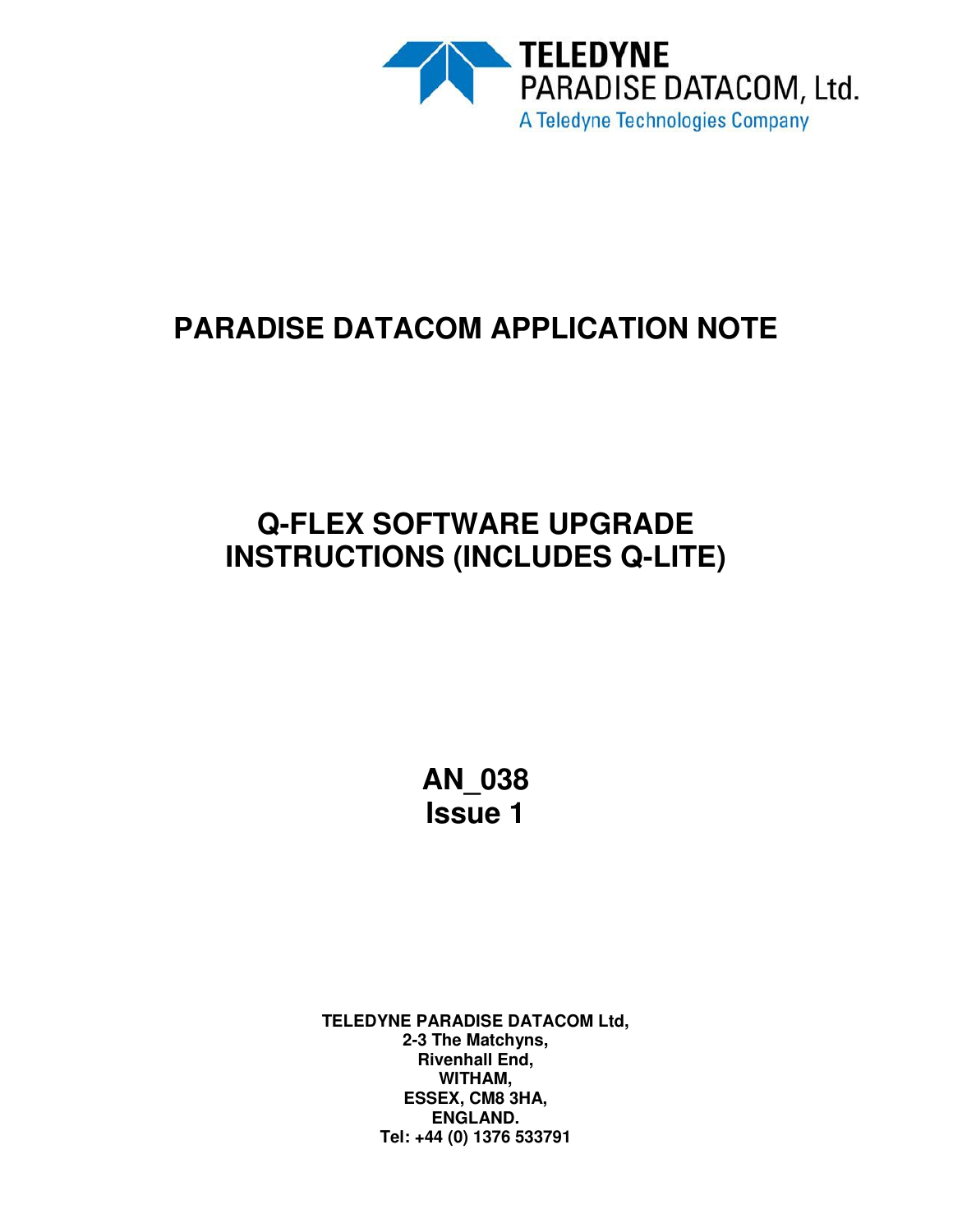## **Summary:**

This procedure describes the Q-Flex and Q-Lite series modem software upgrade process. During the process it may be necessary to change the Modem's configuration. If this is the case, please save the current configuration using the Main/Edit/Memories/Store menu so that it can be recalled after the upgrade is complete.

**Important note**: Prior to starting the upgrade process, if the electrical interface is set to IP, please ensure the IP mode is set to pure Bridge mode, i.e. without TCP acceleration, Routing or traffic shaping etc. being present within the Modem configuration.

Similarly, if either 'AUPC' or 'DVB-S2 ACM' is being used, please turn these **OFF** prior to upgrading the Modem's software.

Please reboot the modem if any of the above changes have been necessary.

The Q-Flex Modem can be upgraded either via USB memory stick or embedded web server (Web User Interface.)

The Q-Lite product can only be upgraded by USB memory stick if the auxiliary interface card and a keyboard / LCD combination are fitted; otherwise upgrade via the WUI is necessary.

### **Upgrade via USB:**

Add a directory to the USB memory stick called `upgrade`. If this is already present, ensure the previous contents of the directory are deleted prior to continuing. Unzip the contents of Q-Flexx.x.xx.zip software to this directory. The three files now resident should be as follows, although date stamps and sizes will differ depending on SW version.



Plug in the memory stick to the Modems USB port. On the menus select 2:Edit, 4:Unit, 5:Upgrade. The upgrading splash screen should then be seen and the Modem will reboot automatically after the main application software upgrade.

The memory stick can now be removed and upgrade directory contents deleted as necessary.

#### **Upgrade via WUI:**

Connect your PC to the modem's M&C Ethernet interface using an Ethernet cable, ensuring the PC has an IP address compatible with the modem (i.e. on the same subnet). The modem IP address can be set via the Main/Edit/IP/Addresses and set the M&C IP address and subnet mask options. (These are chained menus and pressing Enter will drop the user into the next menu.)

### *At this stage, please ensure that the files listed in Note 1 are NOT present within the user profile directory or the PC desktop. If any of the files are found, delete them. This is very important!*

From Internet Explorer, login to the modem's Web User Interface (the default user name and password is *admin* and *paradise*) and browse to the Edit/Unit/Upgrade web page.

If a pop-up security message is seen: 'Do you want to run this application?' tick the box next to 'I accept the risk and want to run this application' and click on the 'Run' button to start the upgrade Java applet.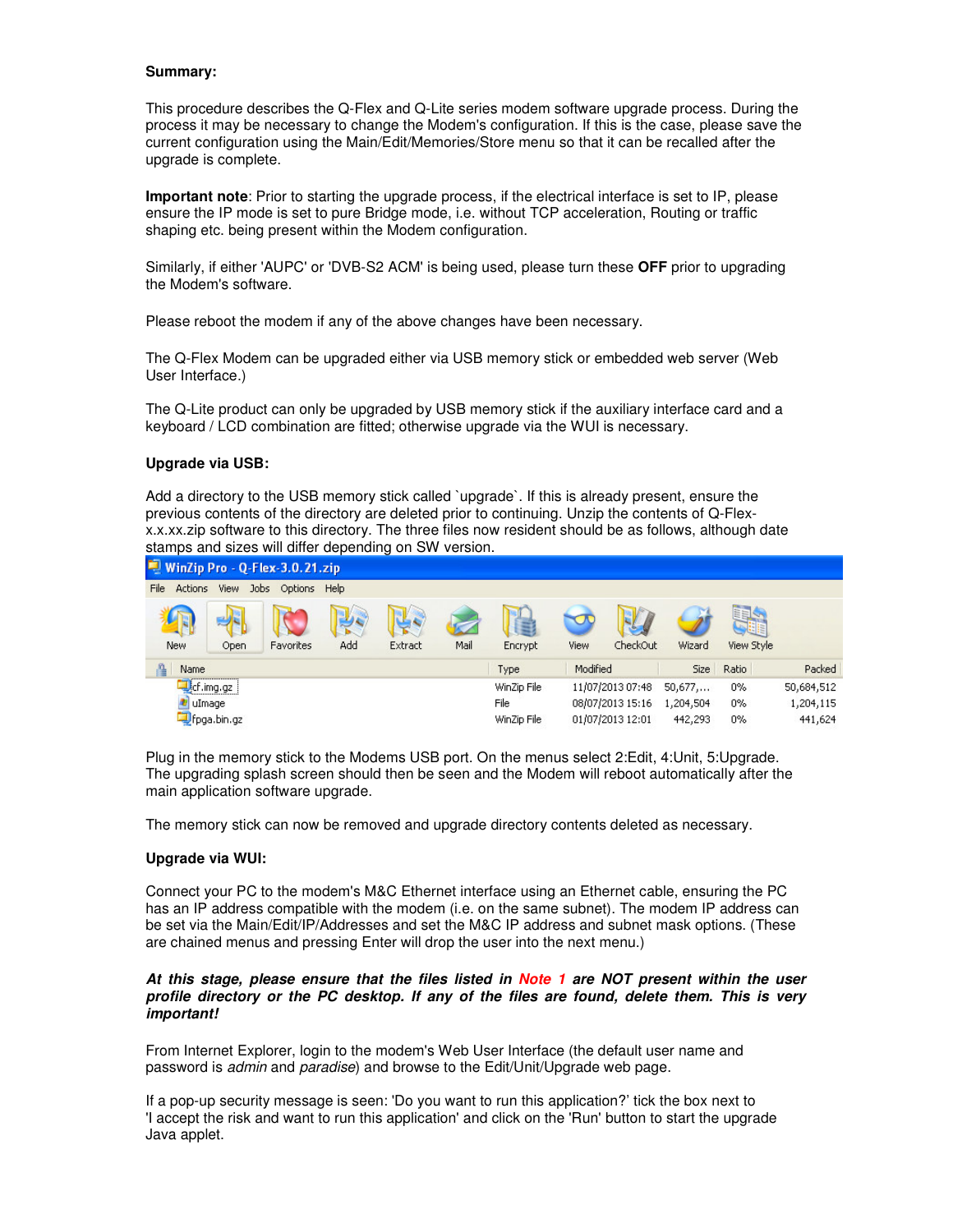The Java applet will appear within the page and present the user with an Open button. Select the Open button and navigate to where the new base modem software Q-Flex-x.x.xx.zip file is located, by selecting the folders as necessary.

With the correct filename selected, click on the *Open* button and the Modem will unzip the files, upgrade and reboot at the end of the process.

#### **Post-upgrade procedures**

Verify the new software version from the Main/View/Manufacturing menu.

If the LCD contrast needs adjusting, hold the 0 key pressed whilst using the up / down arrows to set a comfortable contrast.

If any of the modem's parameters were changed during the upgrade procedure (e.g. ACM or IP Traffic settings) either correct them individually or restore the original configuration from a previously saved file using the Main/Edit/Memories/Recall menu.

By default, HTTP access on port 80 will be enabled after an upgrade. If it is desired to block this access, it can be disabled from the Web User Interface at Edit/Unit/M&C/HTTPS.

SNMP is disabled after an upgrade. It can be restarted by clicking on the Reconfigure button in the Web User Interface at Edit/Unit/M&C/SNMP

Disconnect any Ethernet cables that were added as part of the upgrade procedures and restore the original connections to the M&C and IP traffic interfaces.

#### **Notes**



Note 1: Prior to starting an upgrade, please ensure none of the following files appear on either the PC desktop or within the User profile directory as a result of a previous failed upgrade:

ulmage cf.img.gz fpga.bin.gz

To check the location of the User profile directory please go to the DOS command prompt and type: cd %USERPROFILE%

This will display the location of the directory used by the previous upgrade. Use Windows Explorer or similar to navigate to both this directory and the desktop. If any of the three files are present, they must be deleted before running the upgrade process.

Note 2: If not already set, change the modem from Local control to Local + Remote to allow PC control of the modem via the Web User Interface to facilitate the software download. On the modem keypad select: Main/Edit/Unit/M&C/Control and select Local + Remote.

Note 3: Ensure the modem's current configuration has been saved using the menu at Main/Edit/Memories/Store and copied to your PC. This will enable the original modem configuration to easily be restored when the upgrade is complete. (Some settings may need to be changed during the upgrade process.)

Note 4: You may need to delete the Java Cache temporary Internet files if the Java will not load at the point of starting the software download. To do this go to Control Panel, select Java, select Temporary Internet Files and Delete Files. Restart the Browser session.

Note 5: If Internet Explorer is timing out whilst loading the browser, delete the Browser history. Under the Tools menu, select Internet Options and delete browser history.

Note 6: To successfully upgrade a modem using Internet Explorer running on a Windows Vista PC or Windows 7, you must turn Protected Mode OFF on the PC.